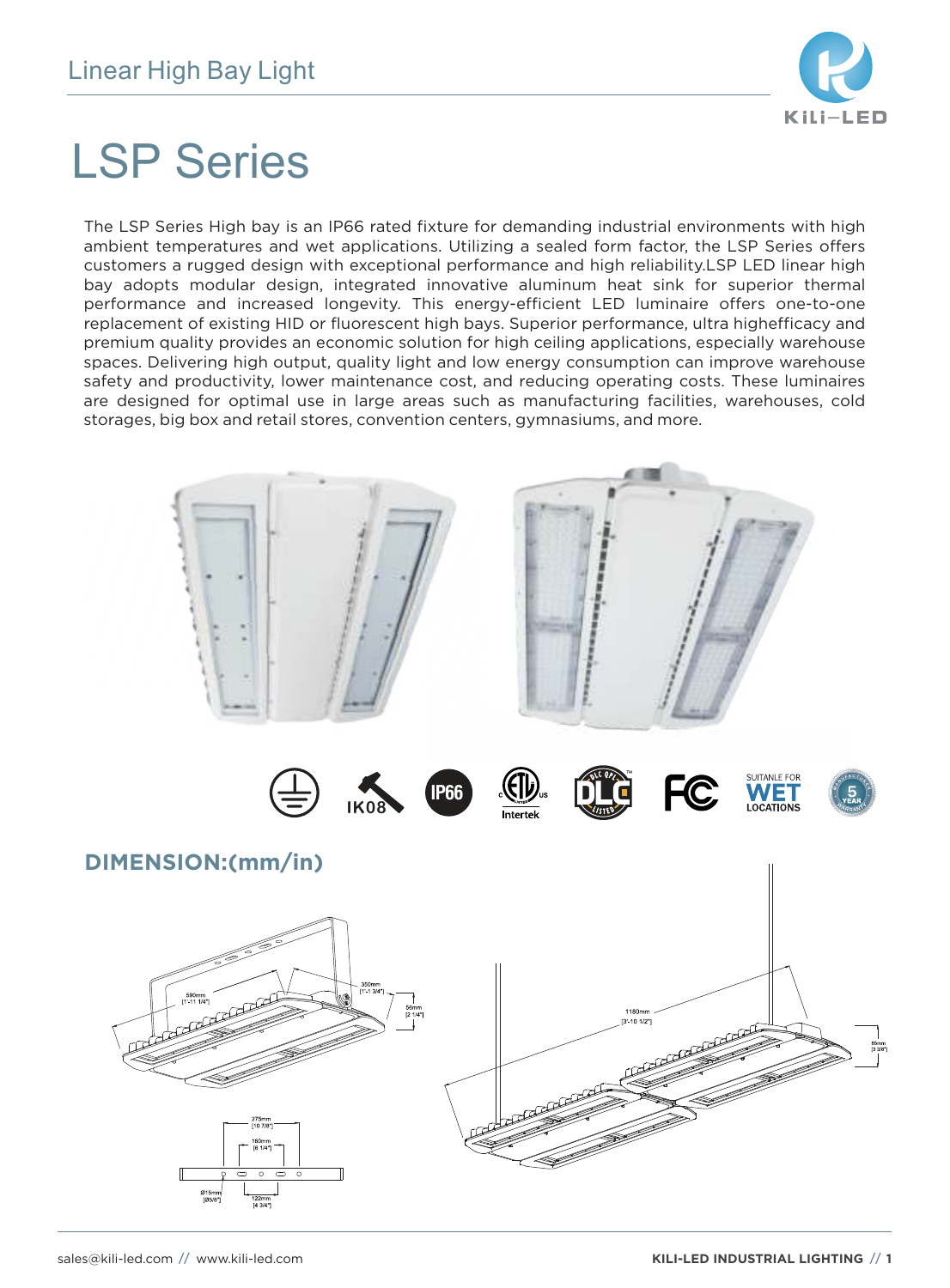## Linear High Bay Light



# LSP Series

### **APPLICATIONS**

- Wet areas
- Warehouses
- Factories
- Gyms
- Supermarkets
- Stadiums
- Workshops
- Retail spaces
- Industrial areas
- Garages

### **CONSTRUCTION**

- Die cast aluminum housing.
- LSP accommodates a single or double fixture with 1 or 2 LED modules per fixture.
- Designed to meet recommended luminance and illuminance requirements for high bay applications in higher ambient temperatures.
- Certified for IP66 rating on both the optical cavity and electrical housing.
- LSP series reflector system enable LEDs to provide optimized illumination
- for open floor and racked aisles with photometric distributions of 50, 80, 100\*30,150\*60 and 120 degrees
- Motion and Daylight sensors can be combined for additional energy savings.



Factories Warehouses

Stadiums Warehouses

### **LUMINAIRE PHOTOMETRIC**

#### **Luminous Intensity Distribution Diagram:**











#### **Models For example ( ) KLHB100LSP-KLHVHB100LSP**

| <b>Family</b>                                                                                                         | Wattage                                       | <b>Series</b>                  | <b>Separator</b> | <b>CCT</b>                             | <b>Fixture</b>                       | <b>Degree</b>                                                                                         | <b>Mount</b>                                                           |
|-----------------------------------------------------------------------------------------------------------------------|-----------------------------------------------|--------------------------------|------------------|----------------------------------------|--------------------------------------|-------------------------------------------------------------------------------------------------------|------------------------------------------------------------------------|
| <b>KLHBXXXLSP:</b><br>KILI-LED<br>100-277VAC<br>High Bay<br><b>KLHVHBXXXLSP</b><br>KILI-LED<br>277-480VAC<br>High Bay | 100:100W<br>150:150W<br>210: 210W<br>240:240W | LSP: LSP<br>series<br>High Bay |                  | 40K: 4000K<br>50K: 5000K<br>57K: 5700K | S:Single fixture<br>D:Double fixture | LA: 50°PC lens<br>LB: 80°PC lens<br>LC: 30*100 PC lens<br>LD: 60*150 PC lens<br>LE: 120° without lens | ST:<br>Standard<br>TH:<br>Threaded<br>rod<br>SU:<br>Surface<br>mounted |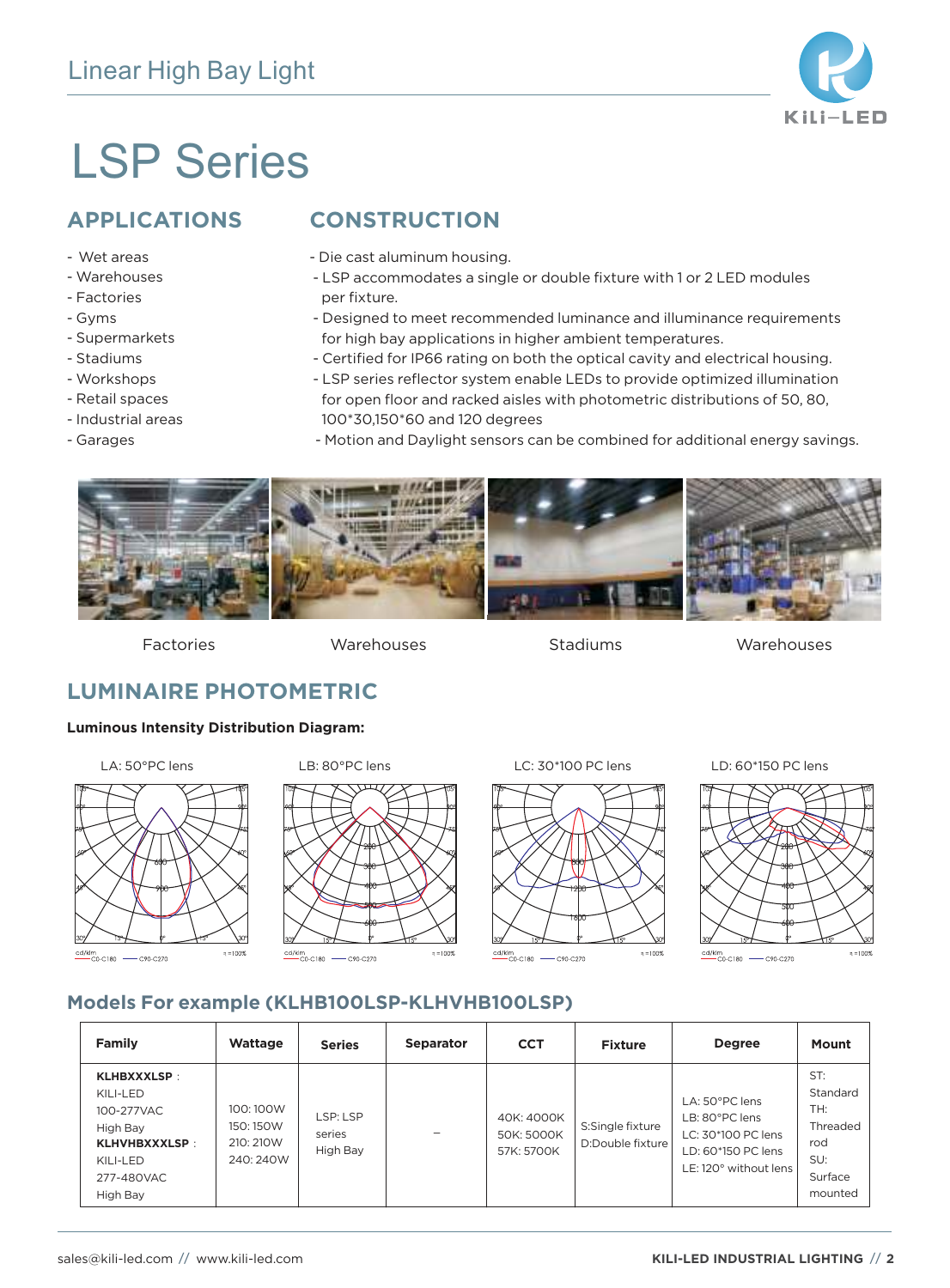## Linear High Bay Light



# LSP Series

### **TECHNICAL SPECIFICATION**

- Input Voltage : 100-277VAC & 277-480VAC
- Driver Type : Inventronics
- Luminous Efficacy : up to 130-135LM/Wlm/w
- Colour Rendering Index : > 80Ra
- LED Type : LM80 CREE 3030 LED
- Operating : Temperature:-30°C up to 50°C (-22°F up to 122°F)
- Color Temperature : 4000K/5000K
- Material : Die cast aluminum housing
- Ingress Protection : IP66
- Impact Rating : IK08
- Rated Life : 50,000 hours
- Warranty : 5 years

|                              | <b>KLHB100LSP</b>                                                                        | <b>KLHB15OLSP</b>                                                                        | KLHB210LSP                                                                               | KLHB240LSP                                                                               |  |
|------------------------------|------------------------------------------------------------------------------------------|------------------------------------------------------------------------------------------|------------------------------------------------------------------------------------------|------------------------------------------------------------------------------------------|--|
| <b>Produce Code</b>          | -SXXKALCXXX                                                                              | -SXXKALCXXX                                                                              | -SXXKALCXXX                                                                              | -SXXKALCXXX                                                                              |  |
| <b>Power Consumption(W)</b>  | 100W                                                                                     | 150W                                                                                     | 210W                                                                                     | 240W                                                                                     |  |
| <b>Lumens Delivered (Im)</b> | 13000lm                                                                                  | 20000lm                                                                                  | 27000lm                                                                                  | 31000lm                                                                                  |  |
| Efficacy (lm/W)              | $130 \mathrm{Im}/w$                                                                      | $130 \mathrm{Im}/w$                                                                      | $130 \mathrm{Im}/w$                                                                      | $130 \mathrm{Im}/w$                                                                      |  |
| <b>Beam Angle</b>            | 50°,80°,30*100°,60*150°<br>PC lens,120°glass cover                                       | 50°,80°,30*100°,60*150°<br>PC lens,120°glass cover                                       | 50°,80°,30*100°,60*150°<br>PC lens,120°glass cover                                       | 50°,80°,30*100°,60*150°<br>PC lens,120°glass cover                                       |  |
| <b>CRI</b>                   | 80                                                                                       | 80                                                                                       | 80                                                                                       | 80                                                                                       |  |
| <b>Color Temperature</b>     | 4000K/5000K                                                                              | 4000K/5000K                                                                              | 4000K/5000K                                                                              | 4000K/5000K                                                                              |  |
| <b>Power Factor</b>          | 0.98at 100VAC<br>0.90at 277VAC                                                           | 0.98at 100VAC<br>0.90at 277VAC                                                           | 0.98at 100VAC<br>0.90at 277VAC                                                           | 0.98at 100VAC<br>0.90at 277VAC                                                           |  |
| Housing                      | Die-cast aluminum with<br>powder coat pain, White color<br>PC Lens and clear glass cover | Die-cast aluminum with<br>powder coat pain, White color<br>PC Lens and clear glass cover | Die-cast aluminum with<br>powder coat pain, White color<br>PC Lens and clear glass cover | Die-cast aluminum with<br>powder coat pain, White color<br>PC Lens and clear glass cover |  |
| <b>Input Voltage</b>         | 100-277VAC                                                                               | 100-277VAC                                                                               | 100-277VAC                                                                               | 100-277VAC                                                                               |  |
| Installation                 | Chain or cable mounting(standard)<br>Threaded rod kit(optional)<br>Surface mounted       | Chain or cable mounting(standard)<br>Threaded rod kit(optional)<br>Surface mounted       | Chain or cable mounting(standard)<br>Threaded rod kit(optional)<br>Surface mounted       | Chain or cable mounting(standard)<br>Threaded rod kit(optional)<br>Surface mounted       |  |
| <b>Operating Temperature</b> | -30°C up to 50°C<br>(-22°F up to 122°F)                                                  | -30°C up to 50°C<br>$(-22^{\circ}F \text{ up to } 122^{\circ}F)$                         | -30°C up to 50°C<br>(-22°F up to 122°F)                                                  | -30°C up to 50°C<br>(-22°F up to 122°F)                                                  |  |
| Certification                | ETL/CETL, DLC Premium                                                                    | ETL/CETL, DLC Premium                                                                    | ETL/CETL, DLC Premium                                                                    | ETL/cETL, DLC Premium                                                                    |  |
| Warranty                     | 5 years                                                                                  | 5 years                                                                                  | 5 years                                                                                  | 5 years                                                                                  |  |
|                              |                                                                                          |                                                                                          |                                                                                          |                                                                                          |  |

| <b>Produce Code</b>          | <b>KLHVHB100LSP</b><br>-SXXKALCXXX                                                       | KLHVHB150LSP<br>-SXXKALCXXX                                                              | KLHVHB210LSP<br>-SXXKALCXXX                                                              | KLHVHB240LSP<br>-SXXKALCXXX                                                              |
|------------------------------|------------------------------------------------------------------------------------------|------------------------------------------------------------------------------------------|------------------------------------------------------------------------------------------|------------------------------------------------------------------------------------------|
| <b>Power Consumption(W)</b>  | 100W                                                                                     | 150W                                                                                     | 210W                                                                                     | 240W                                                                                     |
| <b>Lumens Delivered (Im)</b> | 13000lm                                                                                  | 20000lm                                                                                  | 27000lm                                                                                  | 31000lm                                                                                  |
| Efficacy (lm/W)              | $130 \, \mathrm{fm}/\mathrm{w}$                                                          | $130 \, \mathrm{m/w}$                                                                    | $130 \, \mathrm{fm}/\mathrm{w}$                                                          | $130 \, \mathrm{fm}/\mathrm{w}$                                                          |
| <b>Beam Angle</b>            | 50°,80°,30*100°,60*150°<br>PC lens,120°glass cover                                       | 50°,80°,30*100°,60*150°<br>PC lens,120°glass cover                                       | 50°,80°,30*100°,60*150°<br>PC lens,120° glass cover                                      | 50°,80°,30*100°,60*150°<br>PC lens,120°glass cover                                       |
| <b>CRI</b>                   | 80                                                                                       | 80                                                                                       | 80                                                                                       | 80                                                                                       |
| <b>Color Temperature</b>     | 4000K/5000K                                                                              | 4000K/5000K                                                                              | 4000K/5000K                                                                              | 4000K/5000K                                                                              |
| <b>Power Factor</b>          | >0.9                                                                                     | >0.9                                                                                     | >0.9                                                                                     | >0.9                                                                                     |
| Housing                      | Die-cast aluminum with<br>powder coat pain, White color<br>PC Lens and clear glass cover | Die-cast aluminum with<br>powder coat pain, White color<br>PC Lens and clear glass cover | Die-cast aluminum with<br>powder coat pain, White color<br>PC Lens and clear glass cover | Die-cast aluminum with<br>powder coat pain, White color<br>PC Lens and clear glass cover |
| <b>Input Voltage</b>         | 277-480VAC                                                                               | 277-480VAC                                                                               | 277-480VAC                                                                               | 277-480VAC                                                                               |
| Installation                 | Chain or cable mounting(standard)<br>Threaded rod kit(optional)<br>Surface mounted       | Chain or cable mounting(standard)<br>Threaded rod kit(optional)<br>Surface mounted       | Chain or cable mounting(standard)<br>Threaded rod kit(optional)<br>Surface mounted       | Chain or cable mounting(standard)<br>Threaded rod kit(optional)<br>Surface mounted       |
| <b>Operating Temperature</b> | -30°C up to 50°C<br>(-22°F up to 122°F)                                                  | -30°C up to 50°C<br>(-22°F up to 122°F)                                                  | -30°C up to 50°C<br>(-22°F up to 122°F)                                                  | $-30^{\circ}$ C up to $50^{\circ}$ C<br>(-22°F up to 122°F)                              |
| Certification                | ETL/CETL, DLC standard                                                                   | ETL/CETL, DLC standard                                                                   | ETL/CETL, DLC standard                                                                   | ETL/CETL, DLC standard                                                                   |
| Warranty                     | 5 years                                                                                  | 5 years                                                                                  | 5 years                                                                                  | 5 years                                                                                  |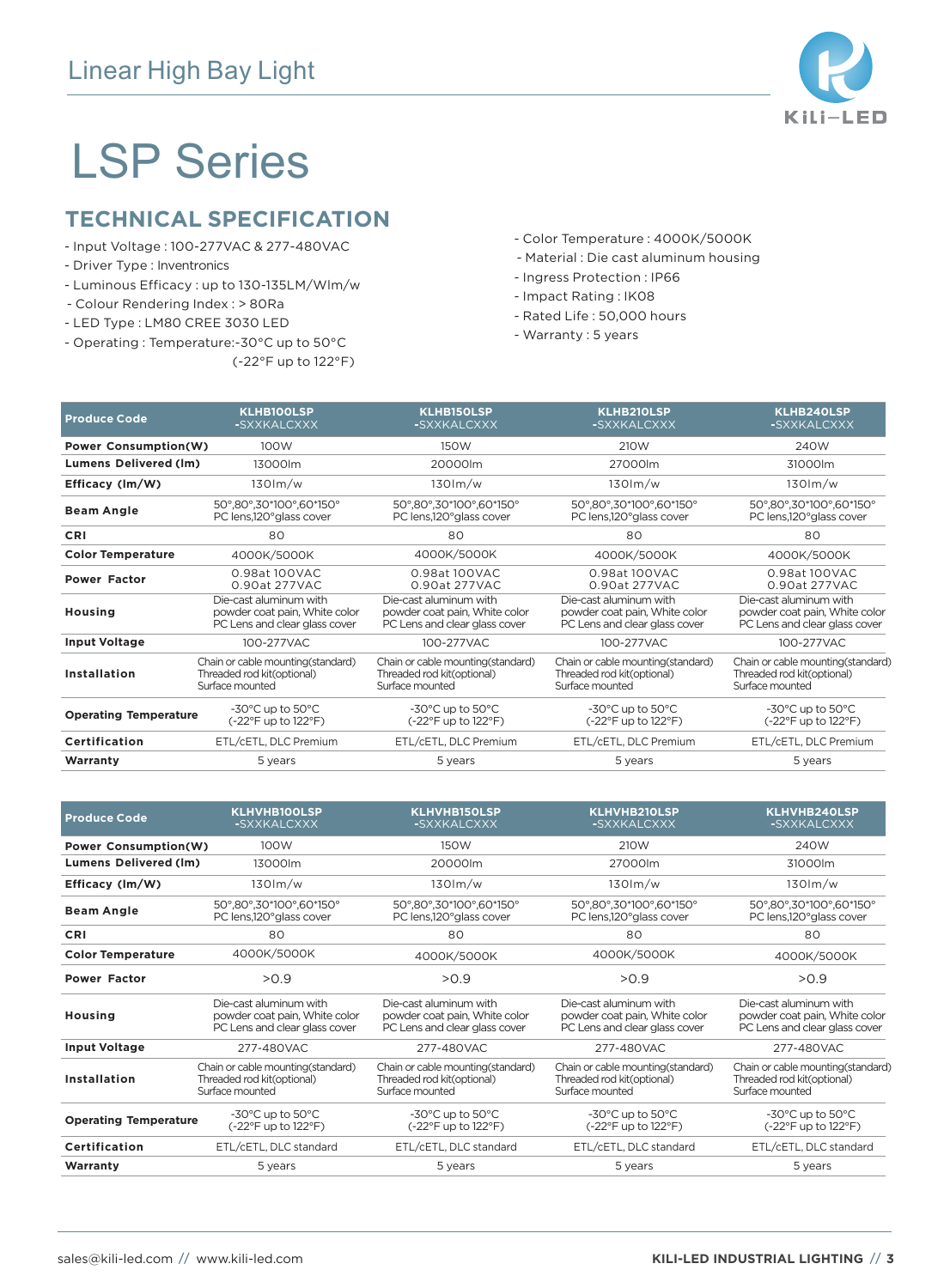

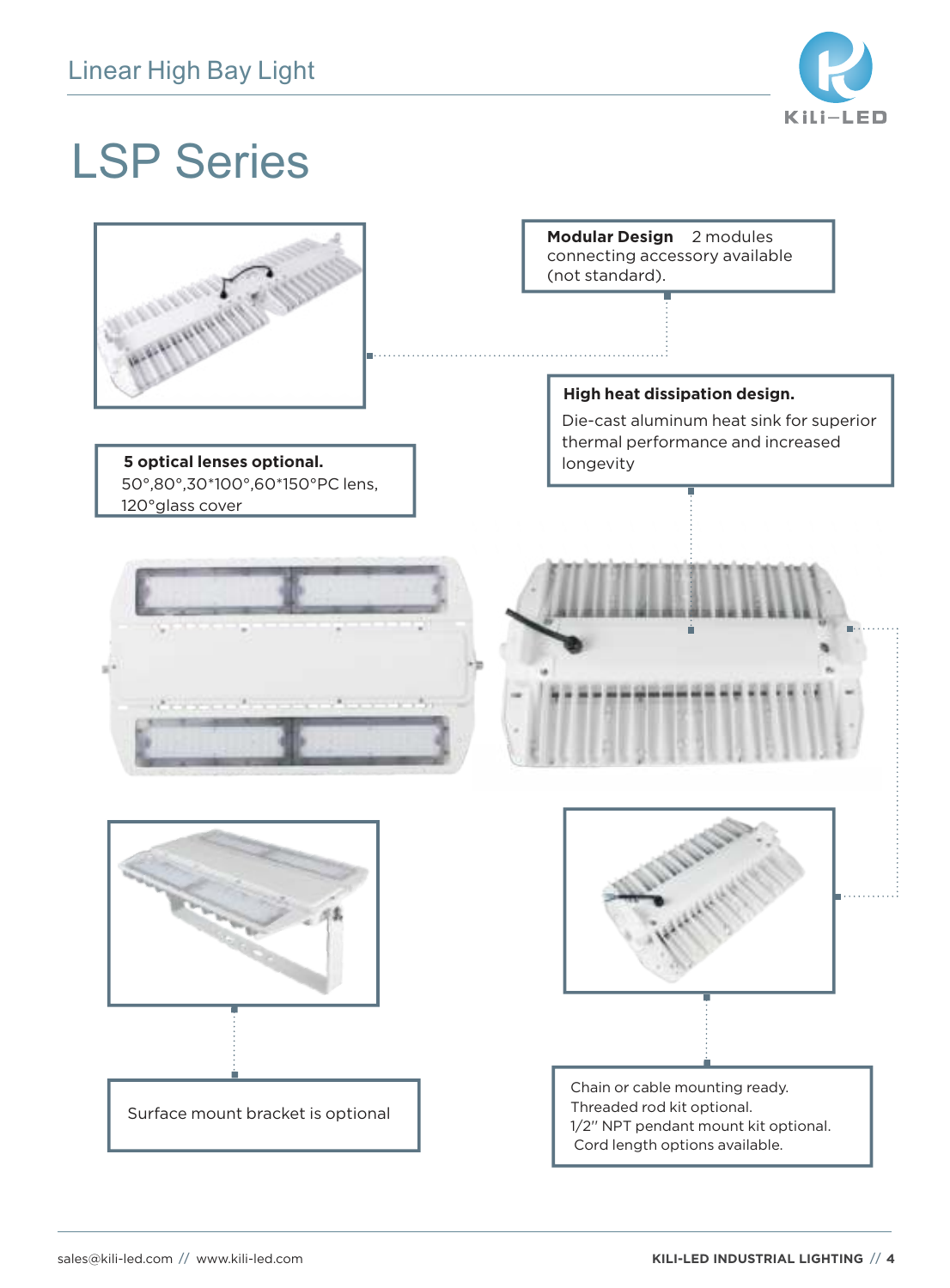

### **MOUNTING&ACCESSORIES:**

Chain or cable mounting (Standard) : Accessories of wire rope suspension kit :Y-CB05-05ft, Y-CB15-10ft, Y-CB15-15ft, Y-CB20-20ft As optional.



Dual Fedure

Threaded rod kit(optional) : Accessories include 4pcs 1/2'' nuts ,2 pcs mount brackets as the below pictures



Surface mounted kit (optional and only use for single fixture) : Accessories include 1 pcs mount brackets as the below pictures